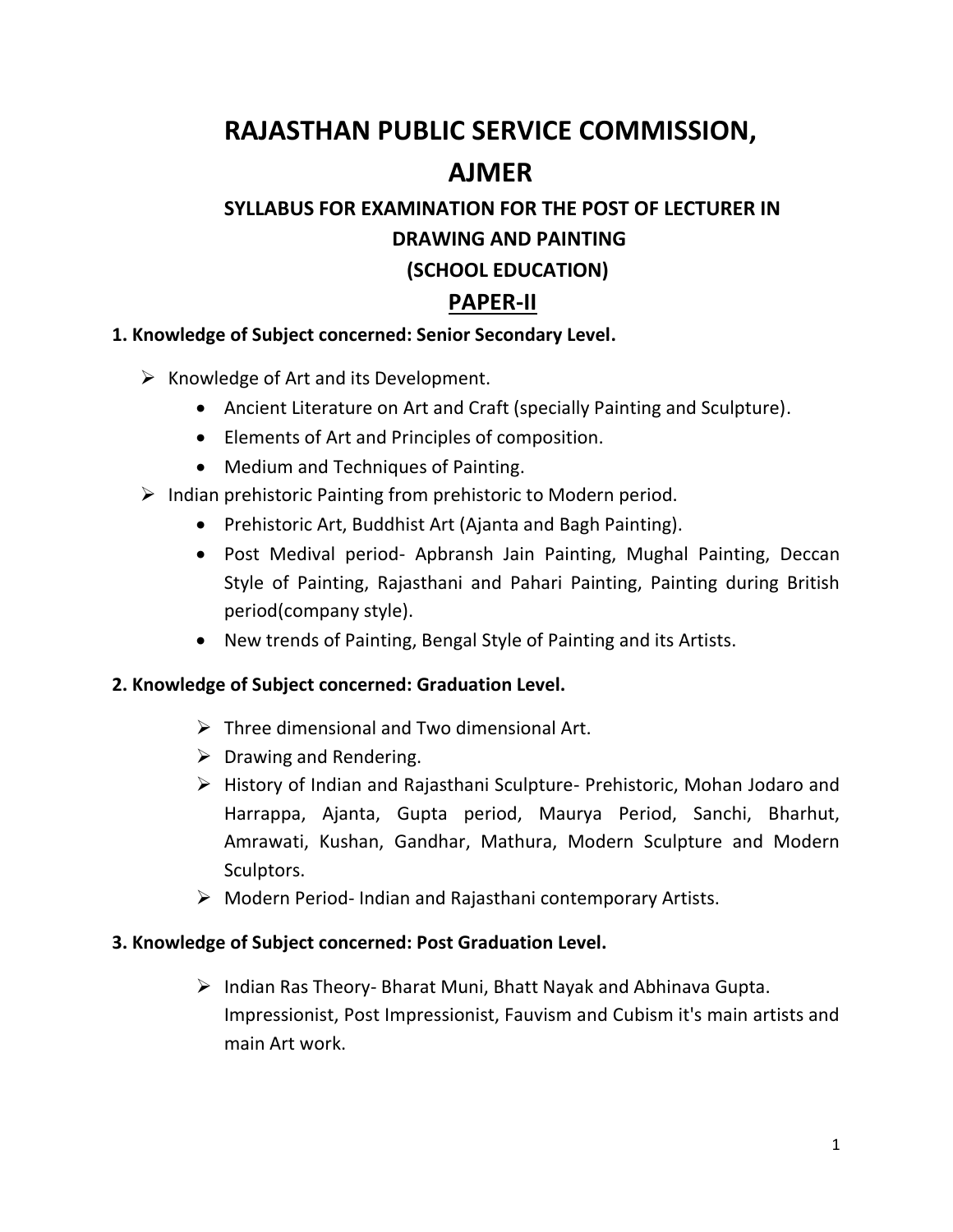## **Part – IV (Educational Psychology, Pedagogy, Teaching Learning Material, Use of computers and Information Technology in Teaching Learning)**

- 1. Importance of Psychology in Teaching-Learning :
	- Learner,
	- Teacher,
	- Teaching-learning process,
	- School effectiveness.
- 2. Development of Learner
	- Cognitive, Physical, Social, Emotional and Moral development patterns and characteristics among adolescent learner.
- 3. Teaching Learning :
	- Concept, Behavioural, Cognitive and constructivist principles of learning and its implication for senior secondary students.
	- Learning characteristics of adolescent and its implication for teaching.
- 4. Managing Adolescent Learner :
	- Concept of mental health and adjustment problems.
	- Emotional Intelligence and its implication for mental health of adolescent.
	- Use of guidance techniques for nurturing mental health of adolescent.
- 5. Instructional Strategies for Adolescent Learner :
	- Communication skills and its use.
	- Preparation and use of teaching-learning material during teaching.
	- Different teaching approaches: Teaching models- Advance organizer, Scientific enquiry, Information, processing, cooperative learning.
	- Constructivist principles based Teaching.
- 6. ICT Pedagogy Integration :
	- Concept of ICT.
	- Concept of hardware and software.
	- System approach to instruction.
	- Computer assisted learning.
	- Computer aided instruction.
	- Factors facilitating ICT pedagogy integration.